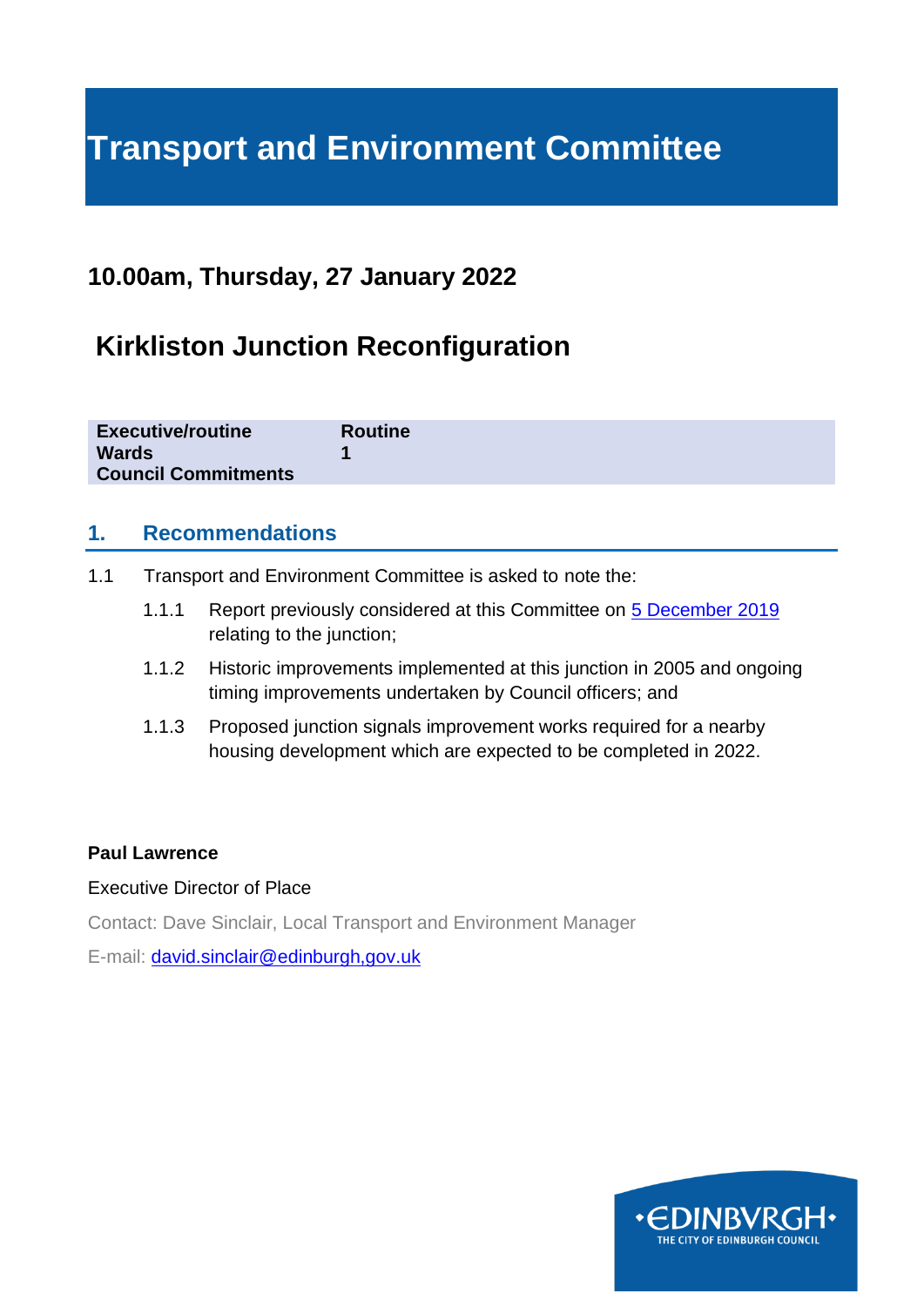**Report**

### **Kirkliston Junction Reconfiguration**

#### **2. Executive Summary**

2.1 This report provides an update on historic and proposed improvements to the Kirkliston Town Centre junction.

#### **3. Background**

- 3.1 In terms of history, the junction has been subject to investigation and improvements over the years to accommodate increasing traffic flows. It is understood an element of significant traffic flow can be attributed to new residential developments within Kirkliston and surrounding areas, including West Lothian.
- 3.2 As a result of these investigations and to address a pedestrian safety risk, the traffic signal sequence was significantly changed in February 2015. The north/south flow was split into separate stages, to remove right turning vehicle conflicts and the risk of drivers mounting the kerb to pass stationary vehicles. Additional detection equipment was also included improve junction efficiency.
- 3.3 On 5 December 2019 the Transport and Environment Committee considered a report relating to the 2018 Kirkliston and Queensferry Traffic and Active Travel Study. Section 4.9 of the report referred to Kirkliston Crossroads results from the origin and destination traffic survey and considered future improvements for the junction. At that time, it was considered appropriate that further analysis and design would be required to increased traffic flows or explore options for junction redesign.
- 3.4 Due to the restrictive physical nature of the junction and surrounding buildings, it has not been possible to expand the layout or create more road space. The system changes undertaken to date have reached the limit of junction capacity at peak times.
- 3.5 Short and longer-term actions were considered as part of the December 2019 report, including:
	- 3.5.1 Short Term Junction efficiency assessment and Section 75 investment (action for the Network and Enforcement Team (ITS));
	- 3.5.2 Longer term Crossroads junction reconfiguration (action for the Road Safety/Active Travel Team).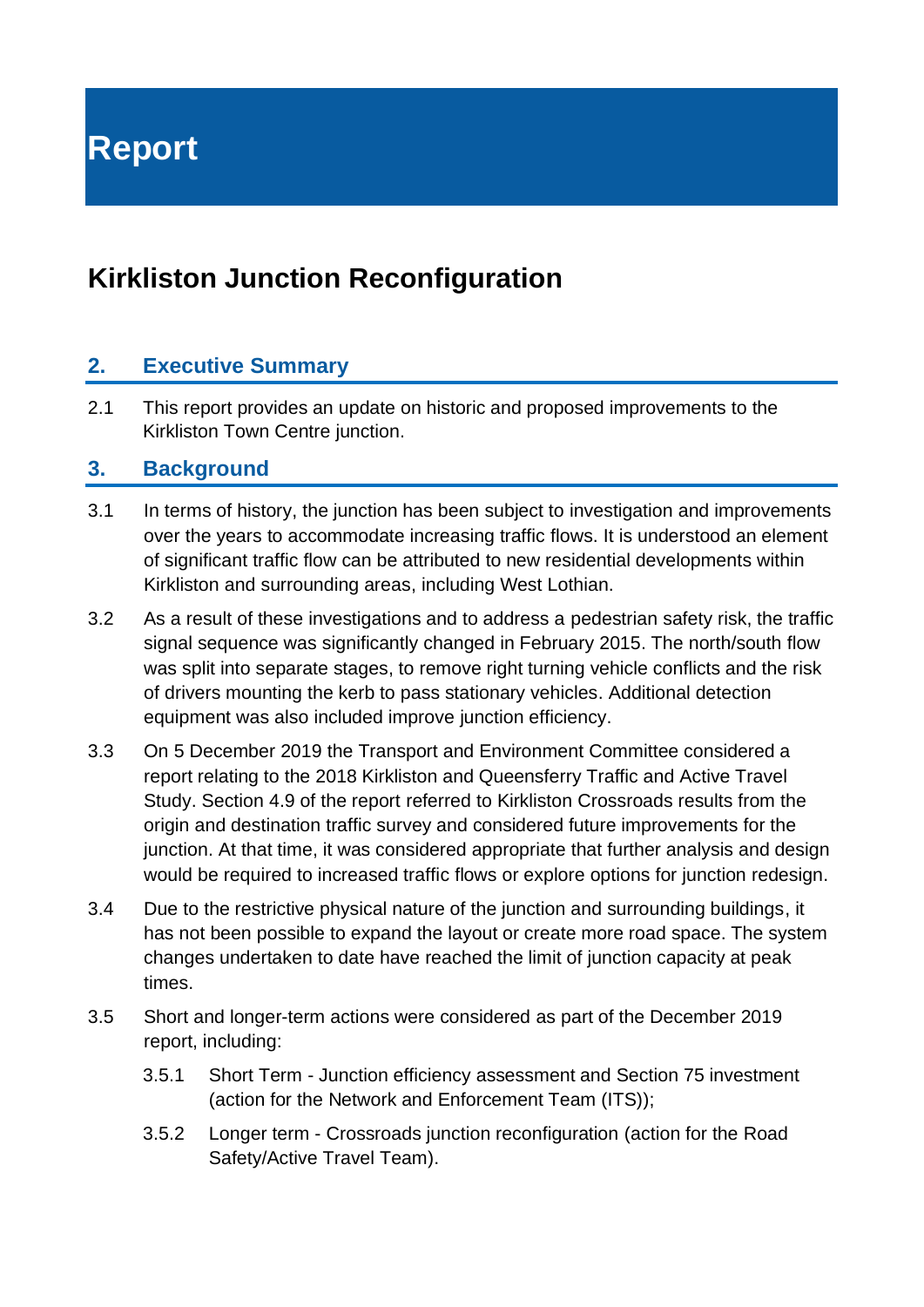- 3.6 The 2018 traffic study considered alternative layouts for the junction (see Appendix 1). These proposals were offered as an alternative to the current signalised layout suggesting two revised layouts prioritising either north/south or east/west routes with zebra crossings.
- 3.7 Officers from ITS and Road Safety/Active Travel have recently reconsidered these proposals and, in the absence of any benefit to pedestrians, vulnerable road users, cyclists or the current road network, these options have now been discounted.
- 3.8 An update on the Kirkliston signal upgrade was included in the Committee Business Bulletin on [14 October 2021.](https://democracy.edinburgh.gov.uk/documents/s39337/6.1%20-%20Business%20bulletin%20141021_Final.pdf)

#### **4. Main report**

- 4.1 Further to the background described in preceding section, officers have considered peak period traffic journey delays at this location under the context of additional residential development in the immediate area.
- 4.2 They have considered what actions would be appropriate to mitigate the impact of trips to/through and from the Kirkliston area. The current signals infrastructure has essentially reached its technical limitations in dealing with the prospect of additional journeys through the junction.
- 4.3 Due to the physical limitations of the existing junction and adjacent buildings increasing the physical space for all modes of transport or pedestrians is not possible.
- 4.4 There are essentially two immediate ways in which junction capacity or journey times could be improved. Initial options are noted below:

4.4.1 Increase the number of lanes on approach and/or exit to the junction; or

4.4.2 Reduce the number of vehicles passing through the junction.

- 4.5 Unfortunately, neither of these options are practical as buildings constrain the junction on all four corners, making the introduction of additional lanes impossible. The second option would require restricting or diverting current traffic flows entering Kirkliston, which may have a detrimental effect on local traffic and public transport access to Kirkliston. Clearly, any significant changes to road capacity or priority changes would require further strategic consideration to mitigate any possible negative impacts on the environment, public transport connectivity and active travel infrastructure.
- 4.6 At this time, the desirable option is to improve the efficiency of the junction by implementing a higher level of signal monitoring and control. The system considered appropriate is called Microprocessor Optimised Vehicle Actuation (MOVA).
- 4.7 MOVA is an operation method developed to overcome some of the problems associated with the current Vehicle Actuation (VA) control system. MOVA is an intelligent system which is more responsive to traffic conditions and likely to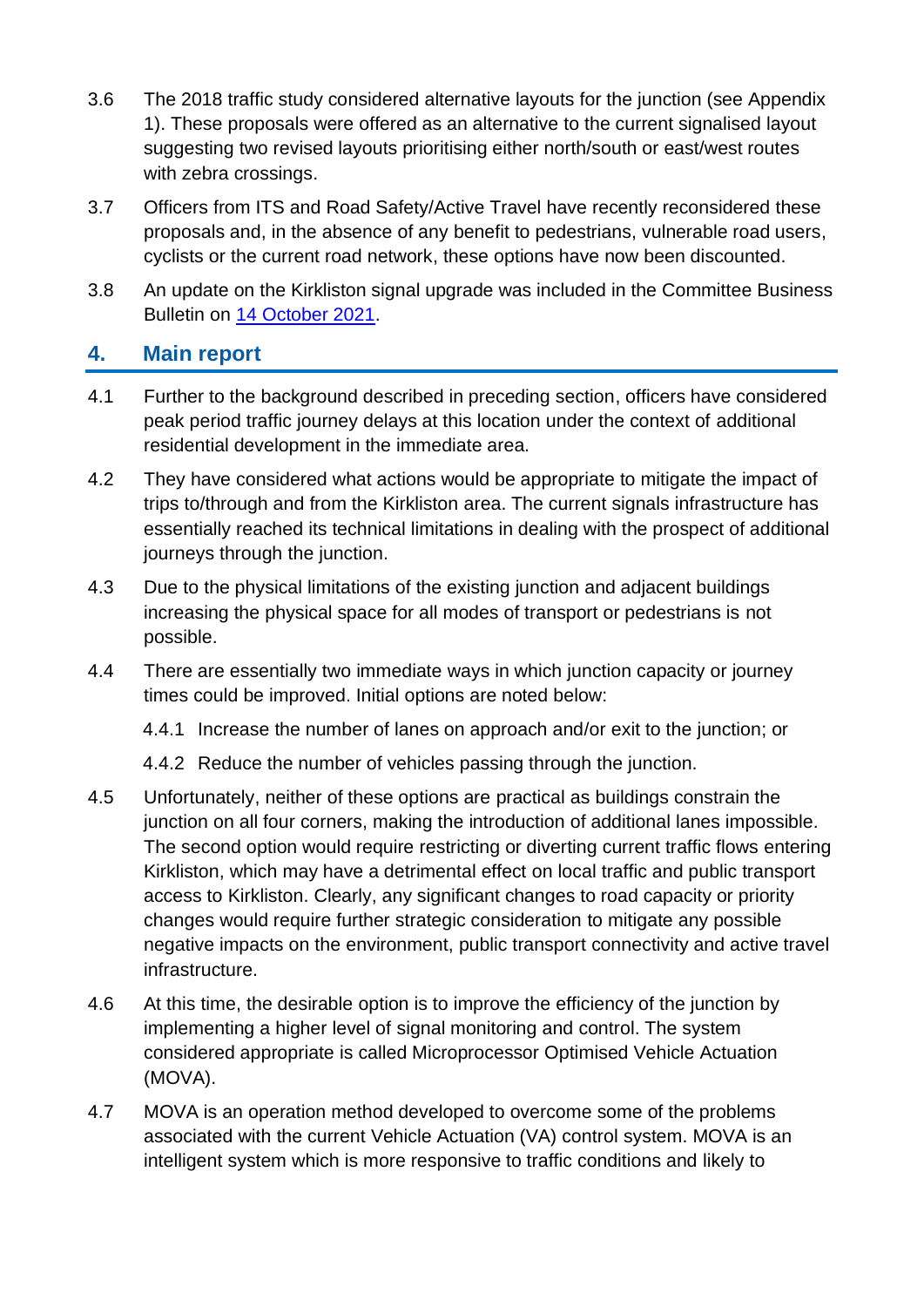improve junction capacity. By reacting to changes in traffic flows quicker this system can improve junction capacity on the lead up to and after over-capacity periods.

- 4.8 The implementation of a MOVA traffic control system requires extensive additional infrastructure to provide additional vehicle detection required to feed real-time information to the controller.
- 4.9 As part of the planning approval for application 17/04571/PPP for the development at the northeast of Wellflats Road, there is a requirement for the developer to complete a full upgrade of the traffic signals at the Crossroads and to provide MOVA control as part of the upgrade. At the time of preparing this report, officers expect the developer to provide design information in January/February 2022, with installation, subject to the appropriate technical approval, expected by Summer 2022. The planning condition suggests the installation should be complete by the 30<sup>th</sup> residential unit.
- 4.10 Officers are also currently investigating bus priority measures on principal route corridors approaching the city as part of the Transport Scotland funded Bus Partnership Fund. In addition to these planned improvements, any reduction in journey times through Kirkliston would be of benefit to the three existing public transport services serving the town.
- 4.11 In line with the approved Transport Hierarchy it is recognised that several modes of transport should be considered and prioritised before private cars. Improvements to the traffic signals should reduce journey times, improve reliability for public transport services and reduce wait times for pedestrians.

### **5. Next Steps**

- 5.1 As described in the previous section officers will consider the detailed design provided by the Developer's consultant when received. Should the technical and controller design be deemed acceptable installation of the new traffic signals system is expected to commence in Spring 2022.
- 5.2 Prior to the installation of the proposed MOVA signals system, officers will undertake journey time assessments at AM and PM peak periods. On completion a validation assessment will take place to optimise signals operation, monitor traffic flows, queue lengths and journey times.
- 5.3 In broader network and transport mobility terms it may be appropriate to consider the strategic context of routes and transport options in the Kirkliston and wider area in the future. Any further studies or mobility planning in the area would clearly need to consider the West Edinburgh Transport Improvements Programme (WETIP) and form part of the 2030 City Plan, City Mobility Plan, Net Zero Carbon policies in the context of a Climate ready Authority.

#### **6. Financial impact**

6.1 The installation cost of the proposed junction improvements is to be met by the developer of the 17/04571/PPP consent.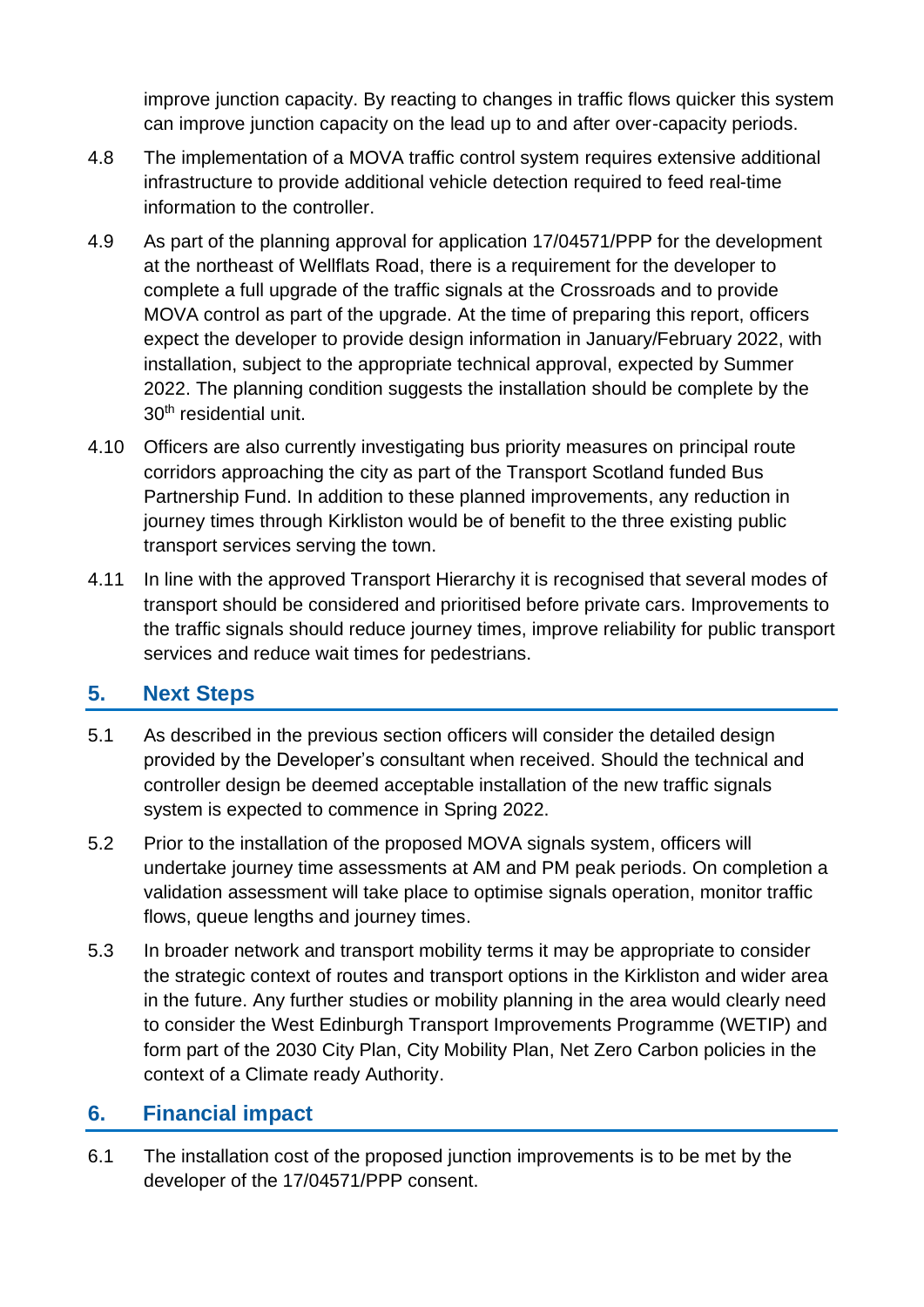6.2 Staff costs associated with the assessment, commissioning and validation of the new signals system will be met by the Transport Revenue budget.

### **7. Stakeholder/Community Impact**

7.1 Although it is understood there will be some disruption during the installation of the proposed MOVA traffic control system it is expected the local community will benefit from reduced journey times and delays through this particular junction.

#### **8. Background reading/external references**

- 8.1 The West Edinburgh Transport Improvements Programme (WETIP) has a remit to progress delivery of the public transport and active travel measures along the A8/A89 corridor which were identified in the [West Edinburgh Transport Appraisal](https://www.edinburgh.gov.uk/downloads/file/25278/west-edinburgh-transport-appraisal-refresh-report-december-2016)  [Refresh](https://www.edinburgh.gov.uk/downloads/file/25278/west-edinburgh-transport-appraisal-refresh-report-december-2016) study.
- 8.2 The 2018 Kirkliston and Queensferry Traffic and Active Travel Study was considered at the Transport and Environment Committee on 5th December 2019, section 4.9 specifically related to the Kirkliston Crossroads. The study was centred around a comprehensive origin and destination survey and actions that may be appropriate in the area.
- 8.3 At the meeting of this Committee on 5<sup>th</sup> December 2019 it was considered appropriate that further analysis and design would be required to consider if increased traffic flows or a complete redesign would be necessary to improve the environment for local residents.

#### **9. Appendices**

- 9.1 Appendix 1 Sketches from the 2018 Kirkliston and Queensferry Traffic Study.
- 9.2 Appendix 2 Plan of existing traffic signals junction.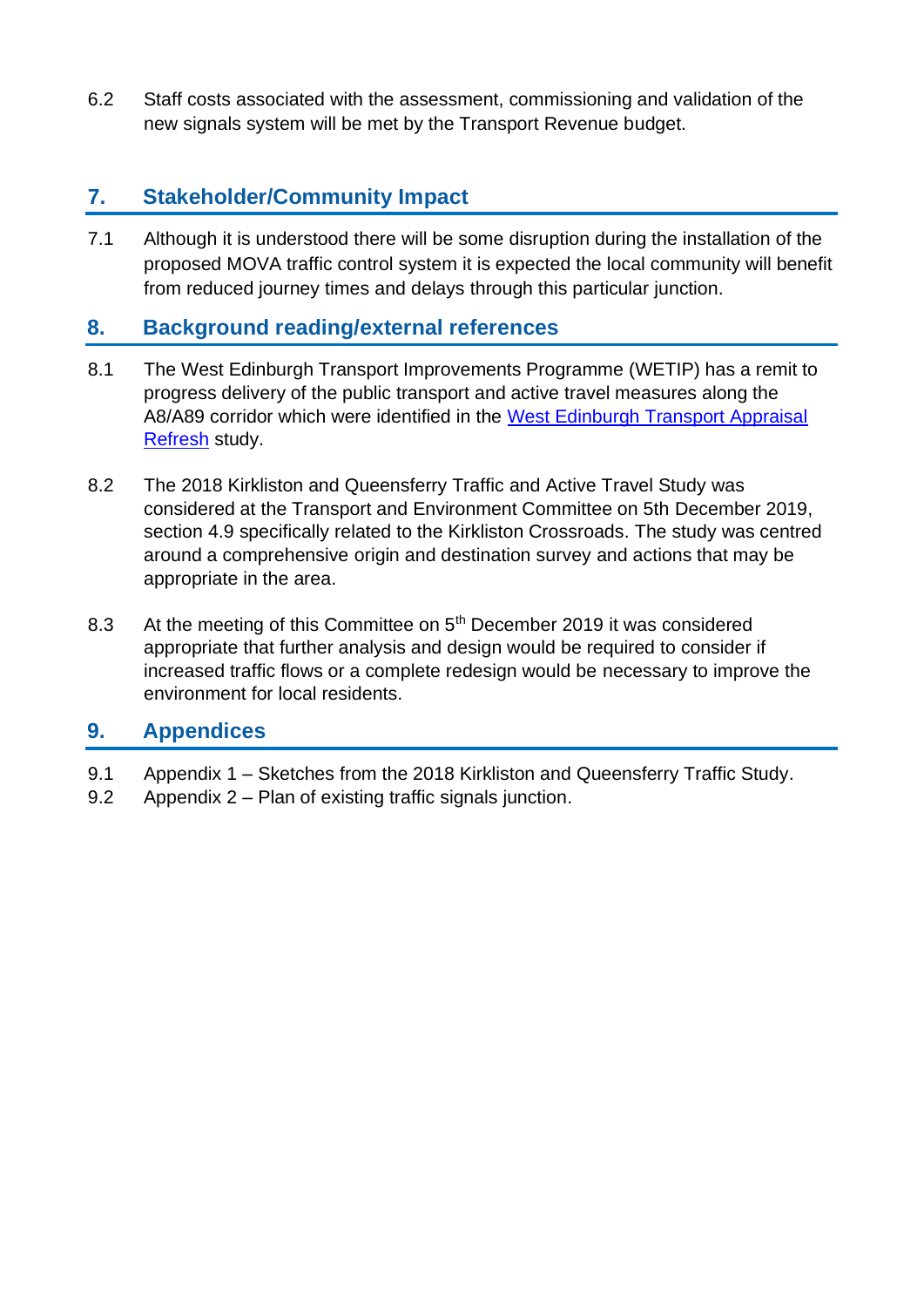## Appendix 1

### Suggested revised junction layouts (2018 Traffic Study)